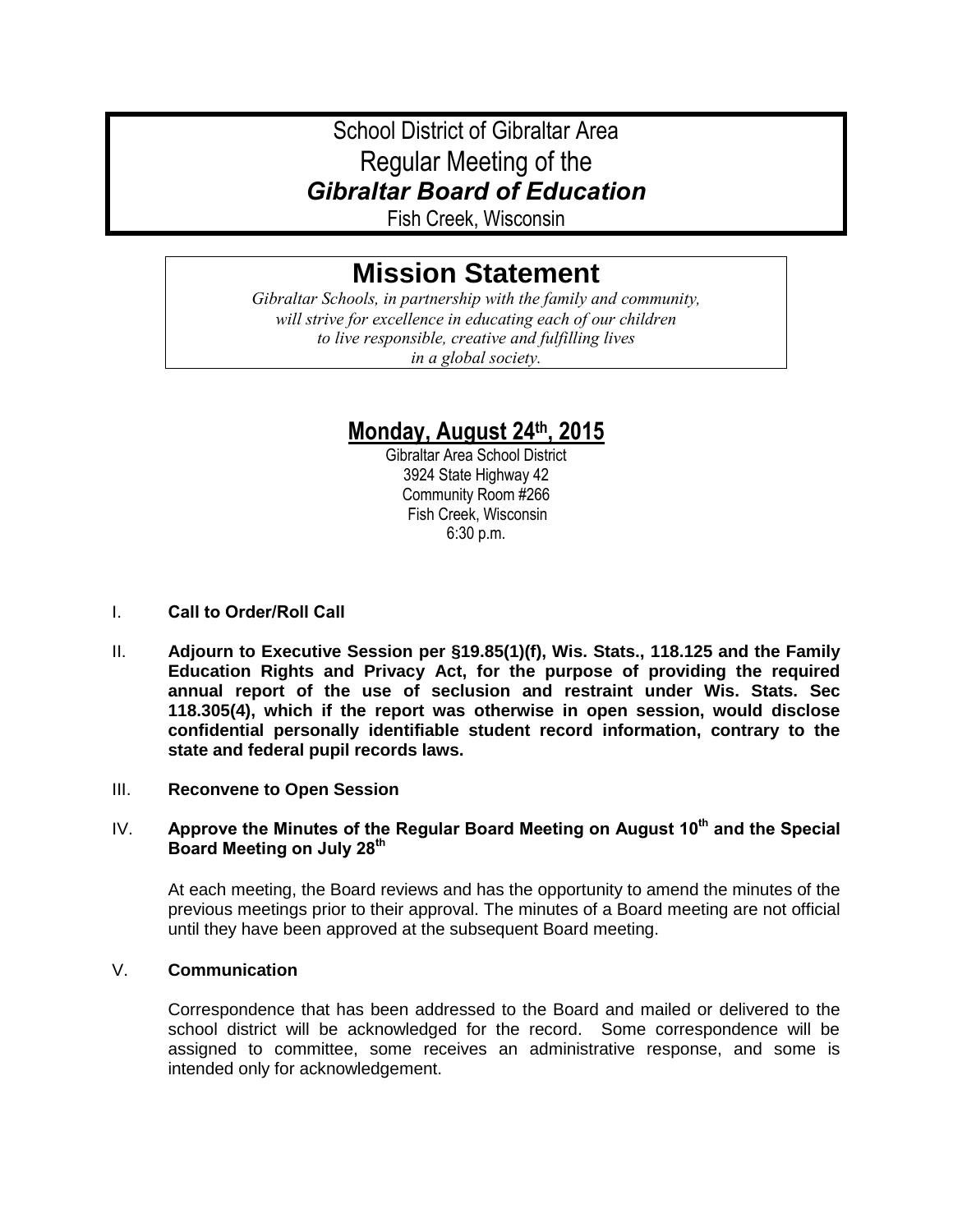### VI. **Open Discussion**

Audience members will have the opportunity to address the Board at this time of meeting on any topic that is not an agenda item or is not a personnel issue. In addition, audience members will be provided time to comment on any agenda item when the Board discusses the item. The District shall audio record School Board meetings and will post the recording on the District's website in a timely manner after the meeting. The audio recordings shall be maintained in accordance with provisions of the Public Records Law and shall be accessible to the public in accordance with state law requirements and District procedures. In the event any individual makes statements during the meeting which serve to violate the District policies related to discrimination, harassment, bullying or violate state or federal law or otherwise are subject of closed session items, such portions of the original audio tape will not be posted to the District website but can be requested through the Public Records Law process. The District reserves the right to remove vulgar language, personal attacks of any kind, or offensive comments that target or disparage any ethnic, racial, or religious group.

### VII. **Hear Administrative Reports on Current School Events**

The Superintendent, Principal, Director of Learning, Dean of Students and Business Manager will use this opportunity to provide the Board with current school and district information.

### VIII. **Approve Payment of Bills**

The school district's financial bills are submitted for Board consideration at each regularly scheduled meeting. Each bill and its expense are listed. Board approval authorizes the Business Manager to pay the bills.

# IX. **Approve Hiring of Boys Junior Varsity Basketball Coach**

The athletic director will recommend the employment of a junior varsity basketball coach.

# X. **Approve 2015-2016 Contract for the District Administrative Assistant**

The administration will recommend Board approval of the 2015-2016 contract for the district administrative assistant.

#### XI. **Approve Job Posting for Freshmen Boys Basketball Coach**

Increased participation rates require the district to seek a new coach for the boy's basketball program at the freshman level.

#### XII. **Approve Job Posting for Secondary School Secretary**

The administration will bring forth a recommendation to post a job vacancy for a school secretary at the secondary level.